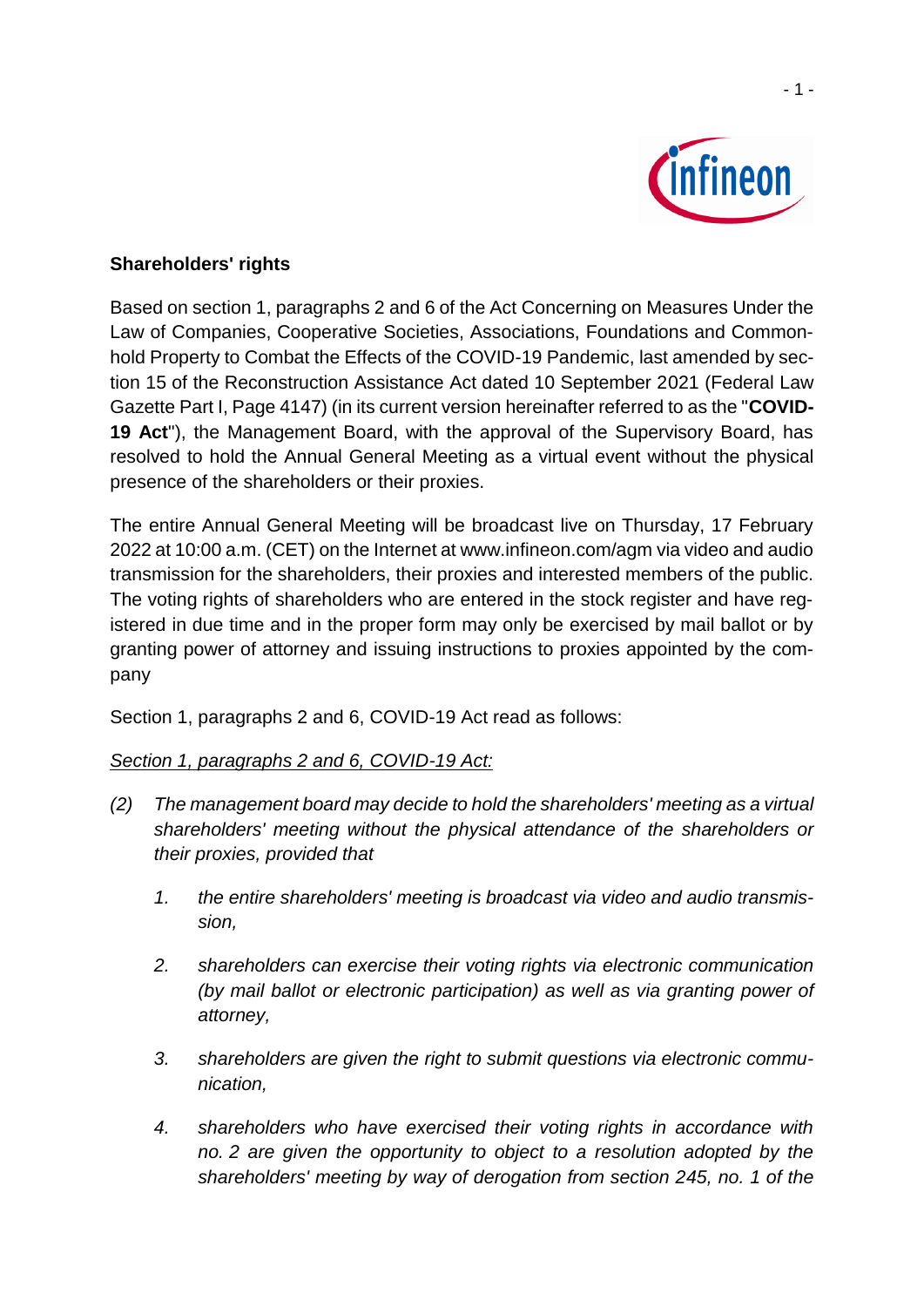*German Stock Corporation Act with the need to be physically present at the shareholders' meeting being waived.*

*The management board shall decide at its duty-bound and free discretion how to answer questions; it may also stipulate that questions must be submitted via electronic communication no later than one day prior to the meeting. Proposals or election nominations by shareholders that must be made available in accordance with section 126 or section 127 of the German Stock Corporation Act (AktG) shall be deemed to have been submitted at the meeting if the shareholder submitting the proposal or election nomination is duly authorized to do so and is registered for the shareholders' meeting.*

*(6) The decisions of the management board according to paragraphs 1 to 5 require the supervisory board's approval. By way of derogation from section 108, paragraph 4 of the German Stock Corporation Act the supervisory board may, irrespective of the provisions of the articles of association or the rules of procedure, decide about the approval without the physical attendance of its members in writing, by phone or in any other comparable manner.* 

The rights of shareholders in connection with the Annual General Meeting include the following:

a. Additions to the Agenda

Pursuant to section 122, paragraph 2, of the German Stock Corporation ("AktG"), shareholders whose aggregate holdings amount to at least one twentieth of the company's share capital or the amount of €500,000 (equivalent to 250,000 shares) may demand that certain items be included on the Agenda and published. Furthermore, pursuant to section 87, paragraph 4, AktG, the Annual General Meeting may, in accordance with a proposal pursuant to section 122, paragraph 2, sentence 1, AktG, reduce the maximum remuneration of the Management Board determined pursuant to section 87a, paragraph 1, sentence 2, No. 1 AktG. Pursuant to section 124a, sentence 2, AktG, a proposal received by the company after the Annual General Meeting has been convened must be made available on the company's website after receipt without undue delay.

Each new item must be accompanied by an argument in favor statement or a draft resolution. Pursuant to section 122 AktG, the proposal must be addressed in writing to the Management Board of Infineon Technologies AG. Pursuant to section 122, paragraph 2, sentence 3, AktG, any such request must be received by the company at least 30 days prior to the meeting, i.e. by no later than midnight (CET) on 17 January 2022. Pursuant to section 122, paragraph 2 and paragraph 1, AktG, the shareholders concerned must verify that they have owned the above-mentioned minimum number of shares for at least 90 days prior to receipt of the proposal and that they will hold the shares until a decision has been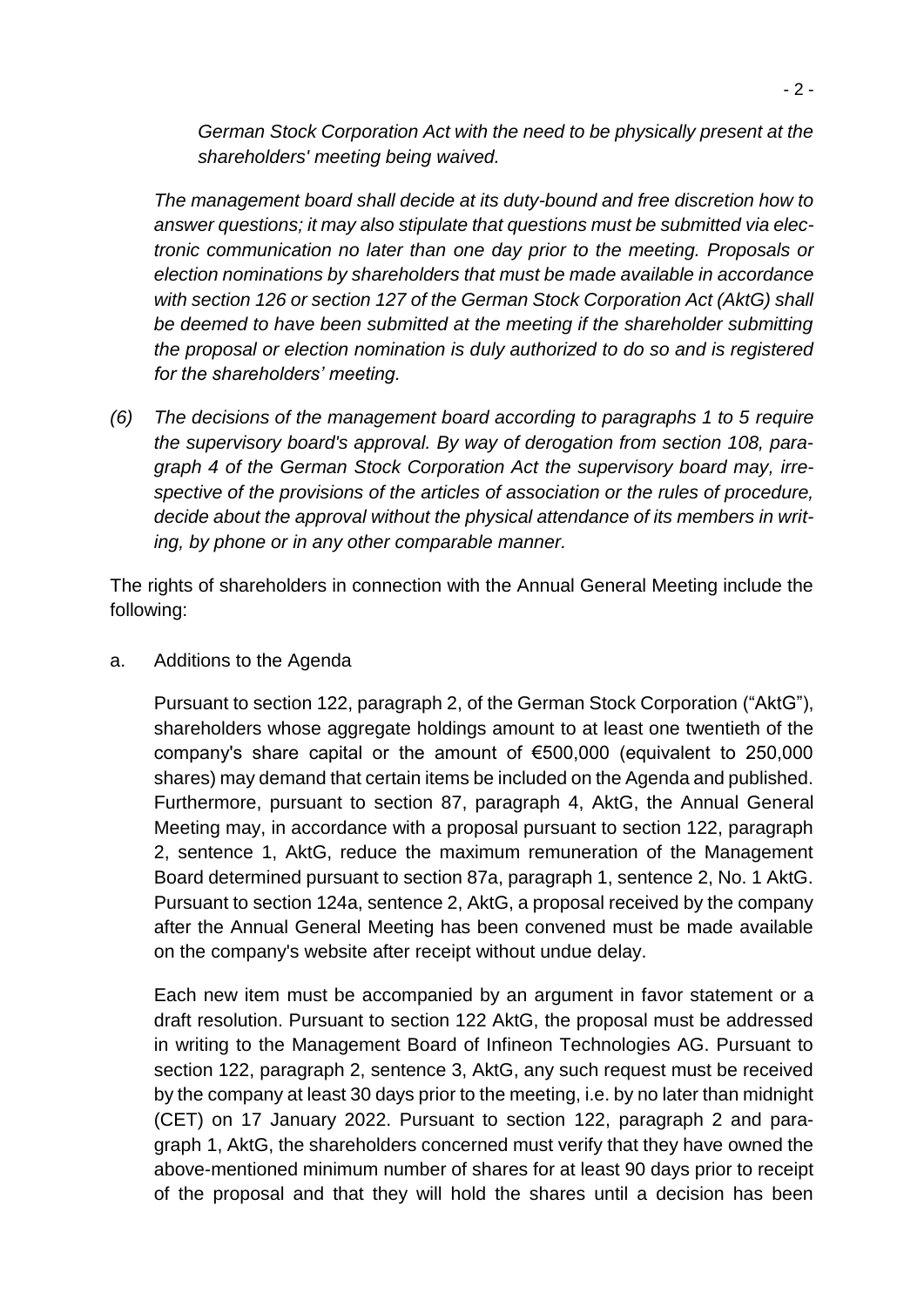reached by the Management Board with respect to the proposal. Section 70 AktG must be observed when calculating the minimum period of ownership. When calculating the above minimum periods, section 121, paragraph 7, AktG must be applied accordingly.

Please send any supplementary proposals via one of the following contact channels:

- i. Address: Management Board of Infineon Technologies AG, Am Campeon 1-15, 85579 Neubiberg, Germany
- ii. E-mail: hv@infineon.com

Any additions to the Agenda that need to be announced will be published in the Federal Gazette immediately after receipt, unless they have already been announced with the notice convening the Annual General Meeting. They will also be published online on the Infineon website at www.infineon.com/agm. Resolution proposals relating to such applications that are duly received by 17 January 2022, midnight (CET), together with items either placed or to be placed on the Agenda pursuant to section 122, paragraph 2, AktG will be treated in the virtual Annual General Meeting as if they had been made at the virtual event.

The corresponding statutory provisions read in extracts as follows:

### *Section 122, paragraphs 1 and 2, AktG:*

- *(1) A general meeting shall be convened if shareholders having an aggregate shareholding amounting to one twentieth of the registered share capital file a written request for such meeting to be held, stating the purpose and the reasons therefore; such request shall be directed to the management board. The articles of association may link the right to request that the general meeting be convened to another form and to a lesser share in the registered share capital. Persons submitting a request must prove that they have held the shares for at least 90 days before the date the request is received and that they hold the shares until the management board decides on the request. Section 121, paragraph 7, shall be applied accordingly.*
- *(2) In the same way, shareholders with an aggregate shareholding of one twentieth of the registered share capital or the proportionate amount of EUR 500,000 may request that items are put on the agenda and are announced as items on the agenda. Each new item shall be accompanied by a statement of reasons or a draft resolution. The request pursuant to sentence 1 must be received by the company at least 24 days, or in the case of listed companies at least 30 days, prior to the meeting; the date of receipt shall not be included in the calculation.*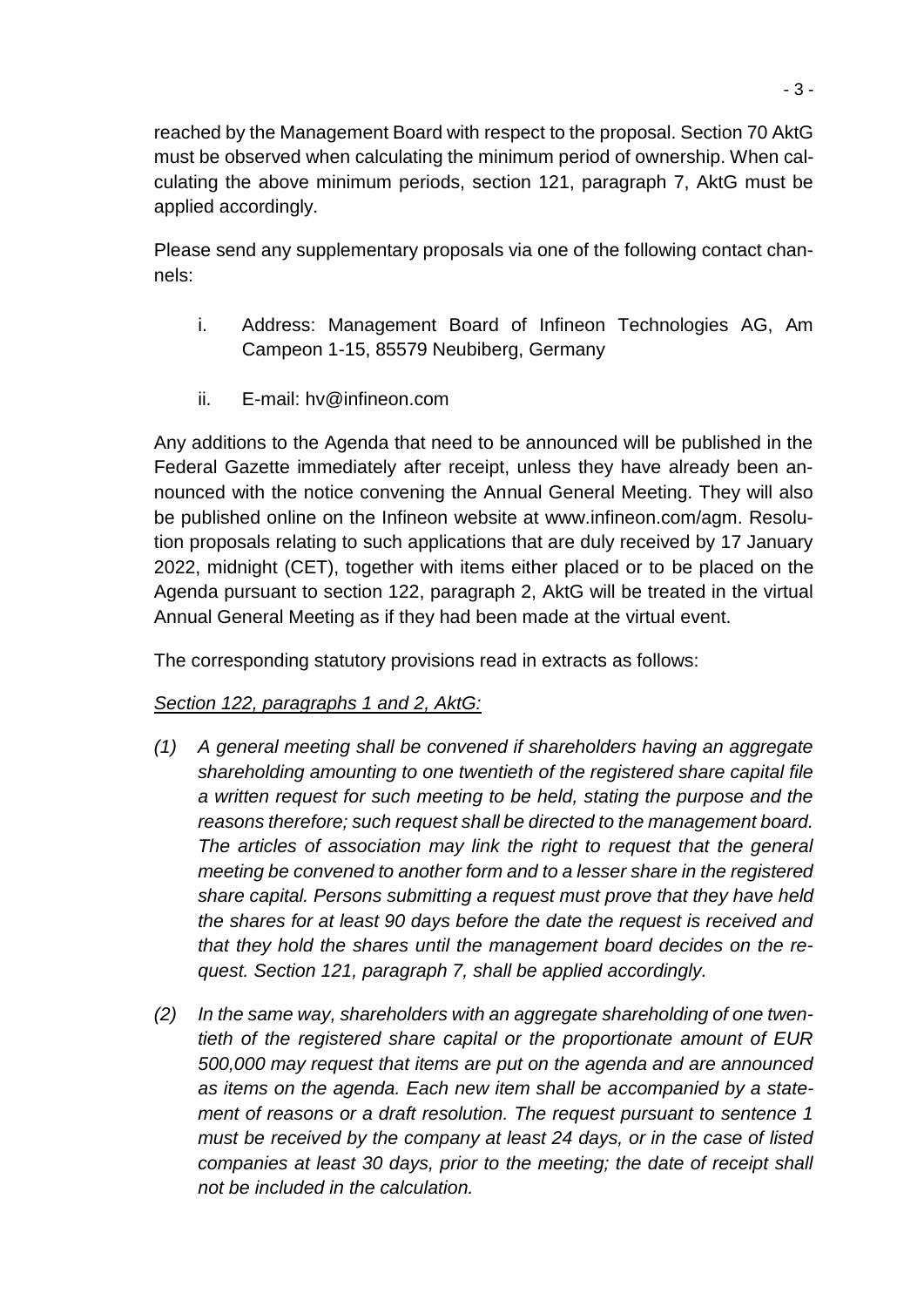#### *Section 87, paragraph 4, AktG:*

*The shareholders' meeting may reduce the maximum compensation specified in accordance with section 87a, paragraph 1, sentence 2, no. 1 pursuant to a request in accordance with section 122, paragraph 2, sentence 1.*

### *Section 87a, paragraph 1, sentence 2, no. 1, AktG:*

*This compensation system includes at least the following specifications, however, with regard to compensation components only insofar as these are actually provided for:*

*1. specification of a maximum compensation for the management board members;*

### *Section124a, sentence 2, AktG:*

*A request made by shareholders in the sense of section 122, paragraph 2, that is received by the company after the shareholders' meeting has been convened is to be made accessible in like manner and without undue delay upon so having been received by the company.*

### *Section 70 AktG:*

*Where the exercise of rights attaching to the share of stock is contingent upon the stockholder having been holder of the share of stock for a specified period of time, a claim to transfer of title against a credit institution, a financial services provider, a securities institution or an enterprise pursuing activities in accordance with section 53, paragraph 1, sentence 1, or section 53b, paragraph 1, sentence 1, or subsection 7 of the Banking Act (KWG) shall be equivalent to ownership of the share of stock. The period of ownership of a predecessor in title shall be attributed to the stockholder if he has purchased the share of stock in any of the following manners: without monetary consideration, from his trustee, as a universal successor, in the course of a distribution of assets among a community, or as part of a portfolio transfer pursuant to section 13 of the Insurance Supervisory Act (VAG) or section 14 of the Act on Savings and Loan Associations (BauSparkG).*

### *Section 121, paragraph 7, AktG:*

*For periods and deadlines counted backwards from the date of the meeting, the day of the meeting shall not be included in the calculation. Any move from a Sunday, Saturday or public holiday to a preceding or subsequent business day shall not be possible. Sections 187 to 193 of the German Civil Code shall not be applied accordingly. In the case of non-listed companies, the articles of association may determine a different calculation of the period.*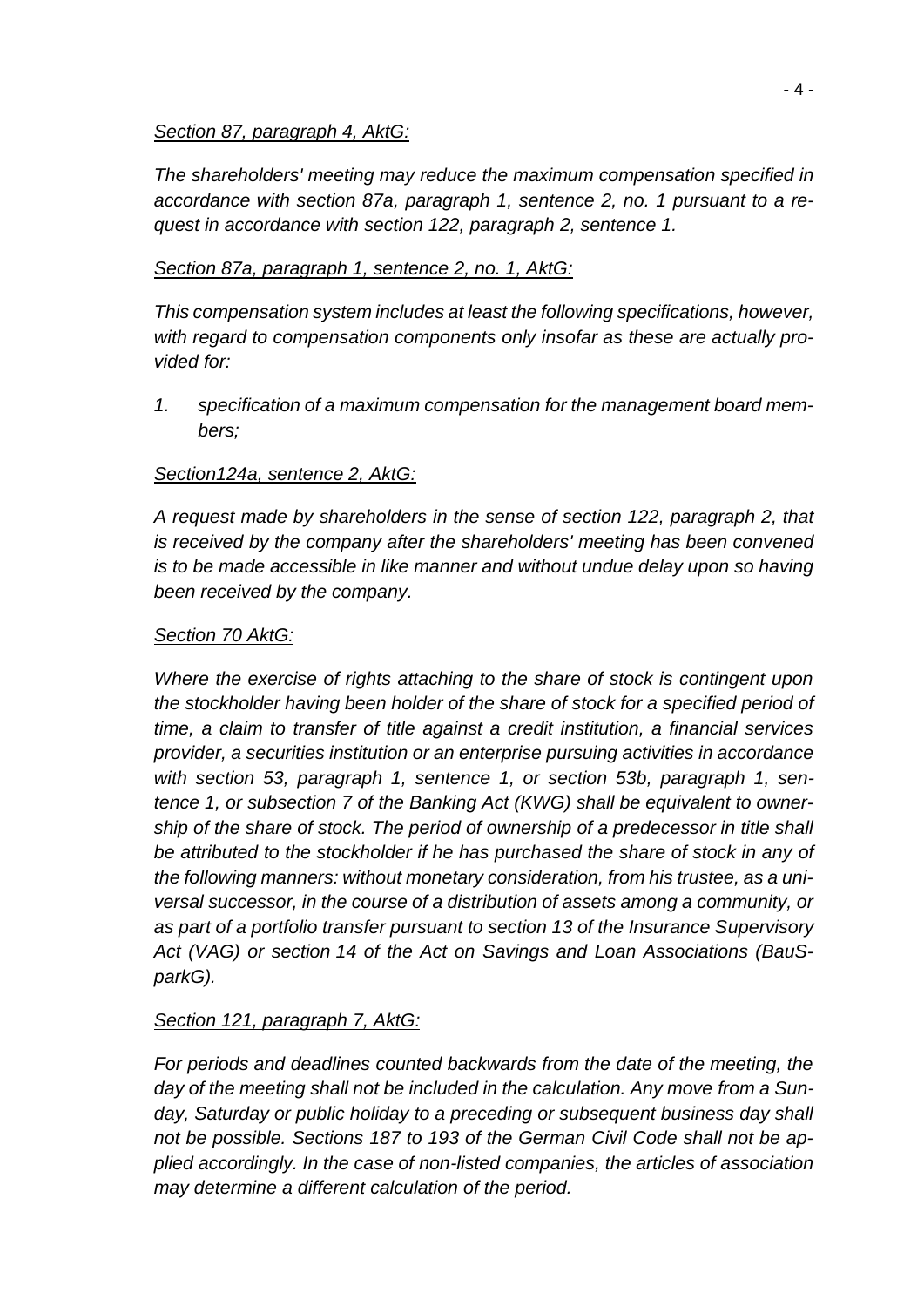b. Counterproposals; election nominations

Each shareholder is entitled to submit counterproposals in response to the resolutions proposed on the items on the Agenda. In order for the counterproposals to be made available by the company prior to the Annual General Meeting, pursuant to section 126, paragraph 1, AktG they must be sent to one of the following addresses at least 14 days prior to the Annual General Meeting, i.e. by midnight (CET) on 2 February 2022

- i. to the following address: Infineon Technologies AG, Investor Relations, Am Campeon 1-15, 85579 Neubiberg, Germany, or
- ii. to the following e-mail address: hv@infineon.com

Counterproposals sent must be received by the company in due time in order to be considered.

Subject to section 126, paragraphs 2 and 3, AktG, any shareholder counterproposals that are required to be made available will be published online at www.infineon.com/agm together with the name of the shareholder and any argument in favor of the counterproposal as well as any statements made by the company's representative bodies in that regard.

Pursuant to section 127 AktG, these regulations apply mutatis mutandis to any shareholder proposals in respect of candidates for Supervisory Board elections and the selection of the auditor. In addition to the grounds defined in section 126, paragraph 2, AktG, the omission from the proposal of the candidate's name, practiced profession and place of residence also exempts the Management Board from any obligation to make available the proposal of a candidate for an election. Similarly, proposals relating to the election of Supervisory Board members do not need to be made available if details of the membership of the person concerned in other statutory supervisory boards and equivalent national or foreign company boards as defined in section 125, paragraph 1, sentence 5, AktG are not provided. Election proposals do not need to be accompanied by an argument in favor.

As this year's Annual General Meeting is being held as a virtual event without the physical presence of shareholders and their proxies, no proposals may be submitted during the virtual Annual General Meeting.

Pursuant to section 1, paragraph 2, sentence 3 of the COVID-19 Act, proposals or election nominations by shareholders which are required to be made available pursuant to sections 126 or 127 AktG will be deemed to have been made at the Annual General Meeting if the shareholder submitting the proposal or election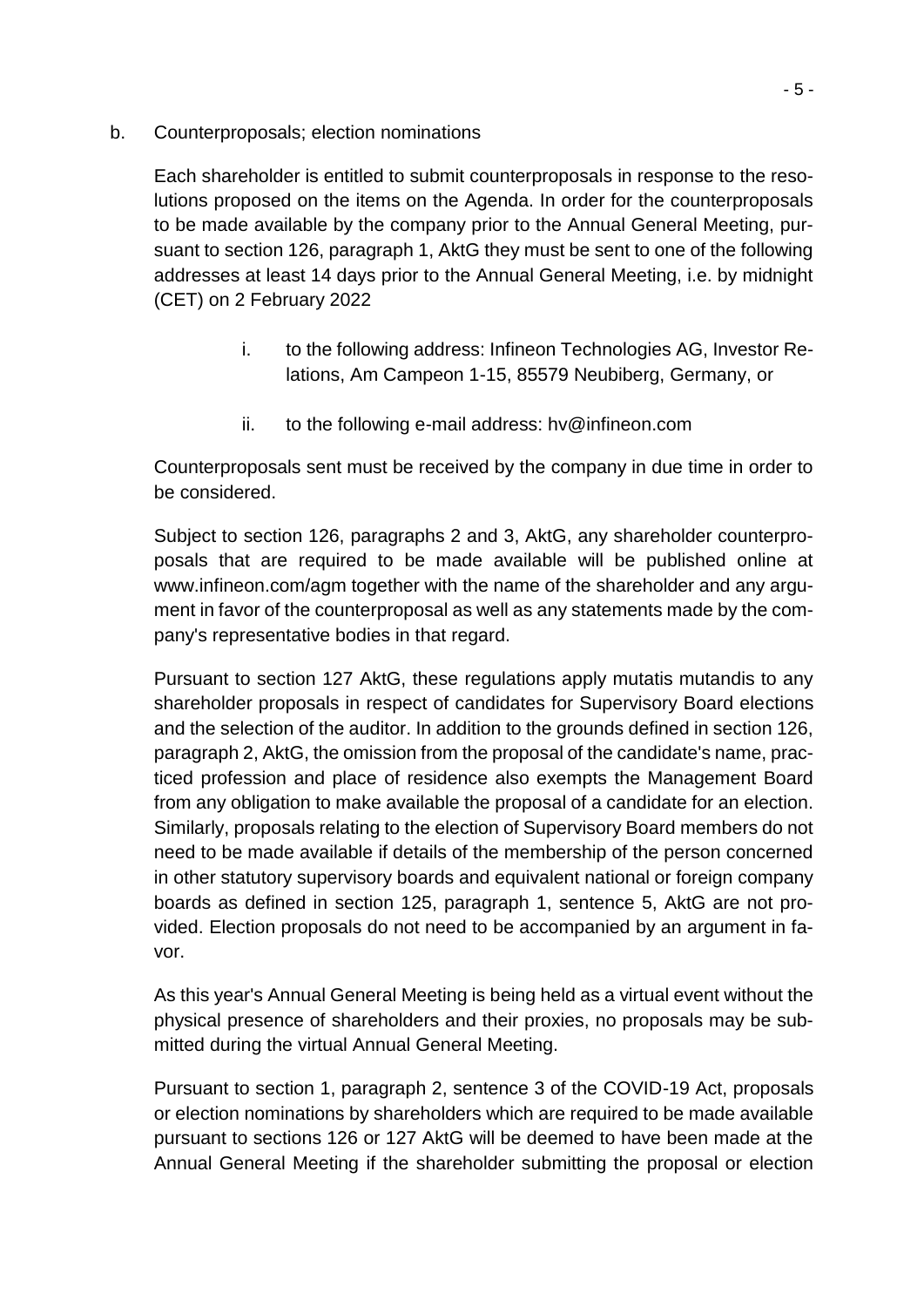nomination is duly authorized to do so and registered for the Annual General Meeting.

This does not affect the right of the Chair of the Annual General Meeting to have the proposals of the management voted on first. Should the proposals put forward by the management be accepted with the necessary majority, the counterproposals or (differing) election nominations are thus deemed to have been settled.

The corresponding statutory provisions read in extracts as follows:

## *Section 126 AktG:*

- *(1) Motions put forward by shareholders including the name of the shareholder, the reasons for the motion and any comments of the administration shall be made accessible to the entitled persons named in section 125 paragraphs 1 to 3 subject to the conditions stated therein if, at least fourteen days prior to the meeting, the shareholder sends a counter motion against a proposal made by the management board and the supervisory board on a particular item on the agenda to the company at the address given for this purpose in the notification of convening the meeting together with his reasons for such motion. The day of receipt shall not be included in the calculation. In the case of listed companies, access shall be provided via the website of the company. Section 125 paragraph 3 shall apply accordingly.*
- *(2) The counter motion and the reasons therefore need not be made accessible*
	- *1. if the management board would render itself liable to prosecution by making such counter motion and reasons accessible,*
	- *2. if the counter motion would result in a resolution of the general meeting which is either unlawful or in breach of the articles of association,*
	- *3. if the reasons contain key statements which are manifestly incorrect or misleading or if they are slanderous,*
	- *4. if a counter motion of the shareholder based on the same subject matter has already been made accessible in connection with a general meeting of the company pursuant to section 125,*
	- *5. if the same counter motion of the shareholder with essentially the same reasons has within the previous five years already been made accessible in the context of at least two general meetings of the company pursuant to section 125 and less than one-twentieth of the registered share capital represented at the general meeting voted in favor of such counter motion,*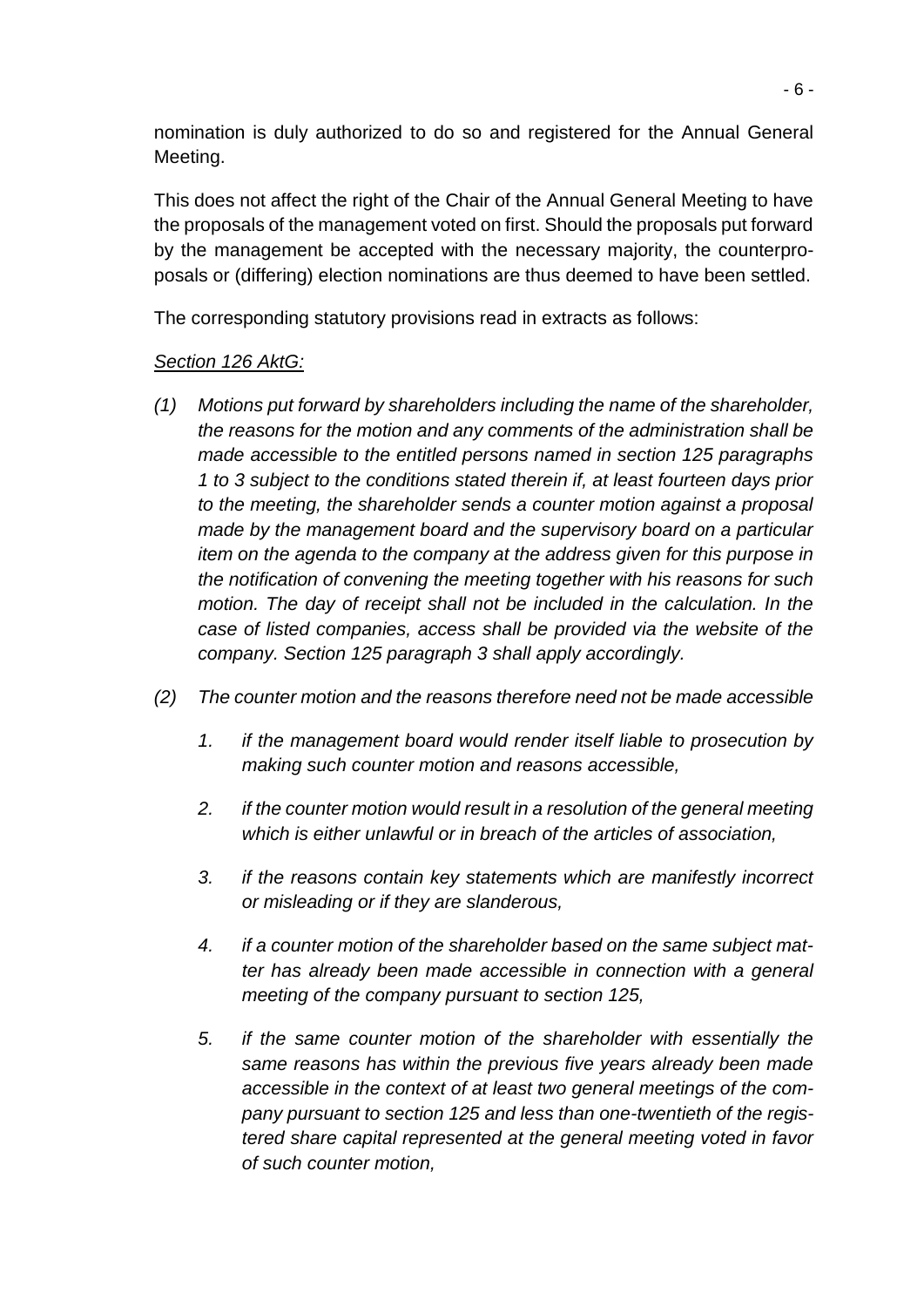- *6. if the shareholder indicates that he shall neither attend the general meeting nor arrange for a representative to attend on his behalf,*
- *7. if in the previous two years the shareholder has failed in two general meetings to file or cause to be filed on his behalf a counter motion communicated by him.*

*The reasons need not be made available if the text thereof exceeds a total of 5,000 characters.*

*(3) If several shareholders file a counter motion in respect of the same resolution, the management board may combine the counter motions and reasons.*

### *Section 127 AktG:*

*Section 126 shall apply accordingly to nominations made by shareholders for the election of supervisory board members or auditors of annual financial statements. There is no need for reasons to be given for the nomination. Furthermore, the management board need not make the nomination accessible if the nomination does not contain the information pursuant to section 124, paragraph 3, sentence 4 and section 125, paragraph 1, sentence 5. Regarding nominations made by shareholders for the election of supervisory board members of listed companies, to which the Co-Determination Act (Mitbestimmungsgesetz), the Coal, Iron and Steel Co-Determination Act (Montanmitbestimmungsgesetz) or the Co-Determination Amendment Act (Mitbestimmungsergänzungsgesetz) apply, the management board has to add the following information:*

- *1. reference to the requirements pursuant to section 96, paragraph 2,*
- *2. statement, whether there has been an objection to the overall fulfillment pursuant to section 96, paragraph 2, sentence 3 and*
- *3. statement, how many seats in the supervisory board need to be occupied by women and men respectively to comply with the requirements pursuant to section 96, paragraph 2, sentence 1.*

### *Section 125, paragraph 1, sentence 5, AktG:*

*In the case of stock exchange listed companies, any nomination for the election of supervisory board members must be accompanied by details on their membership in other supervisory boards whose establishment is required by law; details on their membership in comparable domestic and foreign controlling bodies of business enterprises should also be provided.*

*Section 1, paragraph 2, sentence 3, COVID-19 Act:*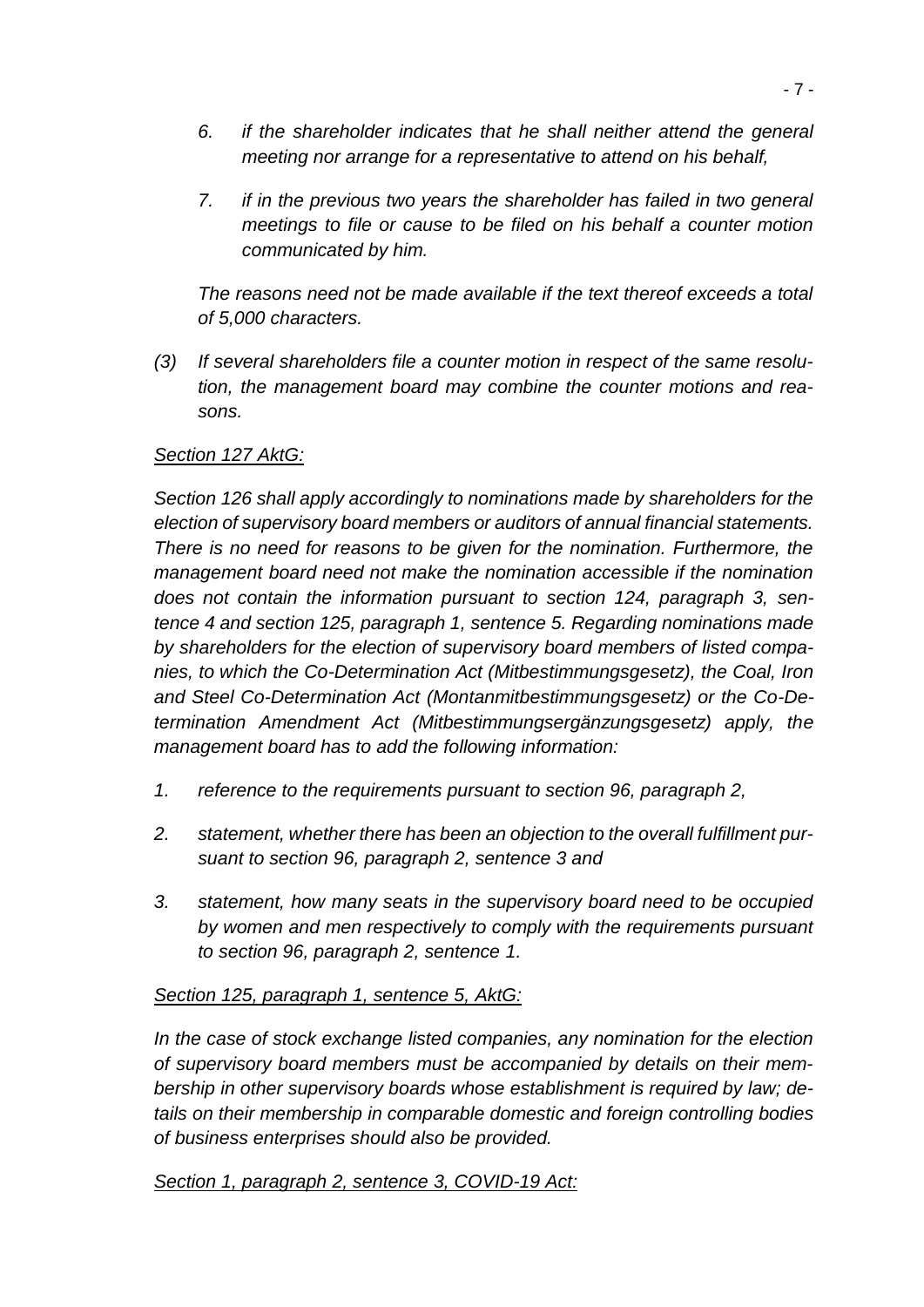*Proposals or election nominations by shareholders that must be made available in accordance with section 126 or section 127 of the German Stock Corporation Act (AktG) shall be deemed to have been submitted at the meeting if the shareholder submitting the proposal or election nomination is duly authorized to do so and is registered for the shareholders' meeting.*

c. Submission of questions pursuant to section 1, paragraph 2, sentence 1 No. 3 and sentence 2 of the COVID-19 Act exclusively by way of electronic communication by 15 February 2022, midnight (CET)

Pursuant to section 1, paragraph 2, sentence 1 No. 3 and sentence 2 of the COVID-19 Act, shareholders have the right to submit questions by way of electronic communication. With the approval of the Supervisory Board, the Management Board has decided that shareholders who are entered in the stock register and have registered for the Annual General Meeting in due time and in the proper form, or their proxies, must submit their questions to the company by way of electronic communication no later than one day prior to the virtual Annual General Meeting, i.e. no later than midnight (CET) on 15 February 2022. An input screen is available for this purpose on the InvestorPortal which is accessible using the shareholder number and individual login code at www.infineon.com/agm. Other forms of transmission are not permitted. No questions may be submitted or asked after this time or during the Annual General Meeting.

The Management Board decides according to its duly exercised and free discretion, how to answer questions that have been properly submitted.

When answering questions during the virtual Annual General Meeting, the name of the person asking the question will only be disclosed (to the extent that questions are answered individually) if consent to do so was expressly stated when the question was submitted.

The corresponding statutory provisions read in extracts as follows:

### *Section 1, paragraph 2, COVID-19 Act:*

- *(2) The management board may decide to hold the shareholders' meeting as a virtual shareholders' meeting without the physical attendance of the shareholders or their proxies, provided that* 
	- *1. the entire shareholders' meeting is broadcast via video and audio transmission,*
	- *2. shareholders can exercise their voting rights via electronic communication (by mail ballot or electronic participation) as well as via granting power of attorney,*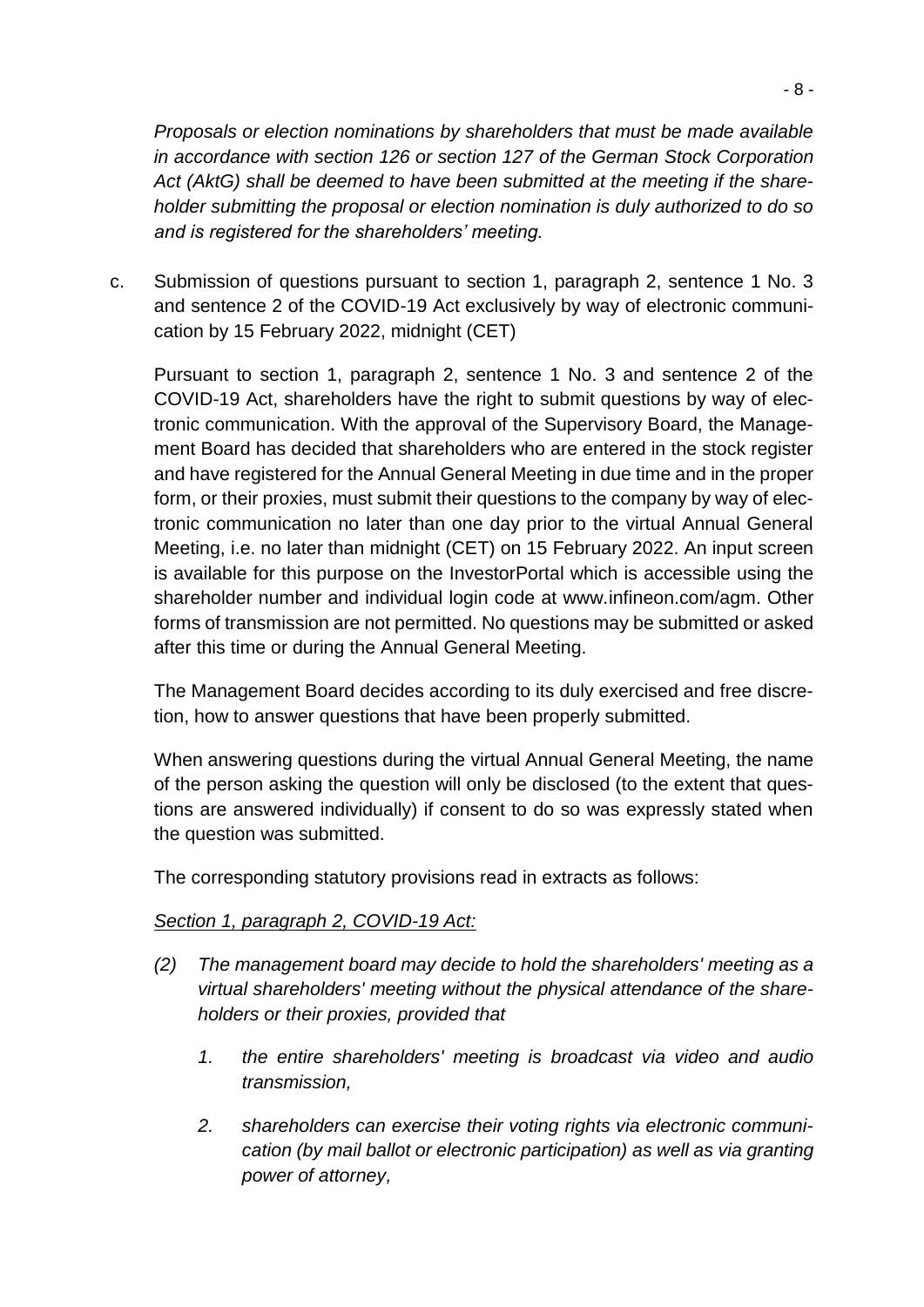- *3. shareholders are given the right to submit questions via electronic communication,*
- *4. shareholders who have exercised their voting rights in accordance with no. 2 are given the opportunity to object to a resolution adopted by the shareholders' meeting by way of derogation from section 245, no. 1 of the German Stock Corporation Act with the need to be physically present at the shareholders' meeting being waived.*

*The management board shall decide at its duty-bound and free discretion how to answer questions; it may also stipulate that questions must be submitted via electronic communication no later than one day prior to the meeting. Proposals or election nominations by shareholders that must be made available in accordance with section 126 or section 127 of the German Stock Corporation Act (AktG) shall be deemed to have been submitted at the meeting if the shareholder submitting the proposal or election nomination is duly authorized to do so and is registered for the shareholders' meeting.*

d. Submitting statements for publication via the InvestorPortal

If a virtual Annual General Meeting is held without the physical presence of shareholders or their proxies, the aforementioned will have no opportunity to comment on the Agenda at the Annual General Meeting. With the approval of the Supervisory Board and over and above the requirements of the COVID-19 Act, the Management Board has therefore decided to give shareholders or their proxies the opportunity to submit statements on the Agenda either by means of video messages or in text form.

For this reason, shareholders who are entered in the stock register and have registered for the Annual General Meeting in due time and in the proper form, or their proxies, have the opportunity, until **13 February 2022, midnight (CET)**, to submit statements relating to the Agenda electronically via the InvestorPortal accessible at www.infineon.com/agm, **either by video or in text form**, using the shareholder number and individual login code. The length of a statement submitted in text form may not exceed 10,000 characters and the length of a video message may not exceed three minutes. Moreover, video messages are only permissible if the shareholder or proxy appear in the video in person. By submitting a statement, shareholders and proxies agree that the statement may be published on the InvestorPortal together with the shareholder's and/or proxy's name.

Details of the technical and legal requirements for submitting statements are available via the company's InvestorPortal accessible at www.infineon.com/agm.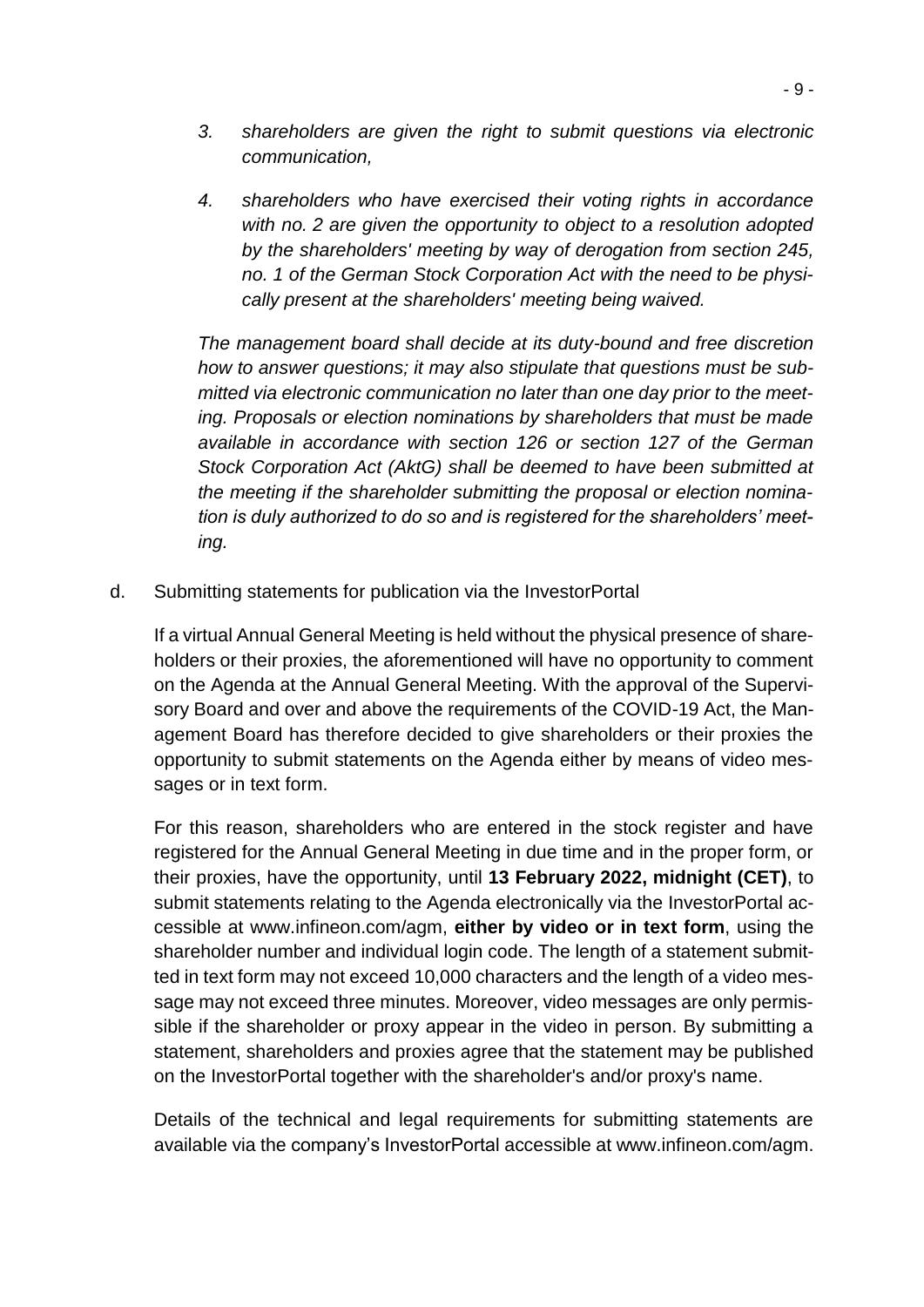The company intends to publish any statements submitted prior to the virtual Annual General Meeting on its InvestorPortal, which is accessible only to shareholders and/or their proxies using the shareholder number and individual login code at www.infineon.com/agm. However, Infineon wishes to point out that there is no legal entitlement to the publication of a statement. In particular, the company reserves the right not to publish statements containing offensive, discriminatory, criminally relevant or obviously false or misleading information, those without any reference to the Agenda, or those submitted in languages other than German. The same applies in particular to statements that exceed 10,000 characters or three minutes in length, those that do not meet the technical requirements, or those made by video in which the shareholder or proxy does not appear in person. Only one statement will be published per shareholder. The rules for questions as well as for counterproposals and election nominations are set out exclusively by the procedures described above in points c. and b. respectively. Please note that questions, counterproposals or election nominations contained in a statement that has not been submitted in the manner described above in points c. and b. respectively, will not be considered.

e. Filing objections to resolutions of the Annual General Meeting

Pursuant to section 245, No. 1, AktG, section 1, paragraph 2, sentence 1, No. 4 of the COVID-19 Act, shareholders who have exercised their voting rights, or their proxies, will have the opportunity to lodge objections to resolutions of the Annual General Meeting by way of electronic communication with the notary public appointed to record the minutes of the virtual Annual General Meeting.

Any statements of this nature can be made electronically via the InvestorPortal accessible at www.infineon.com/agm from the opening of the virtual Annual General Meeting until it is closed by the person chairing the meeting.

The corresponding statutory provisions read in extracts as follows:

### *Section 1, paragraph 2, sentence 1, COVID-19 Act:*

- *(2) The management board may decide to hold the shareholders' meeting as a virtual shareholders' meeting without the physical attendance of the shareholders or their proxies, provided that* 
	- *1. the entire shareholders' meeting is broadcast via video and audio transmission,*
	- *2. shareholders can exercise their voting rights via electronic communication (by mail ballot or electronic participation) as well as via granting power of attorney,*